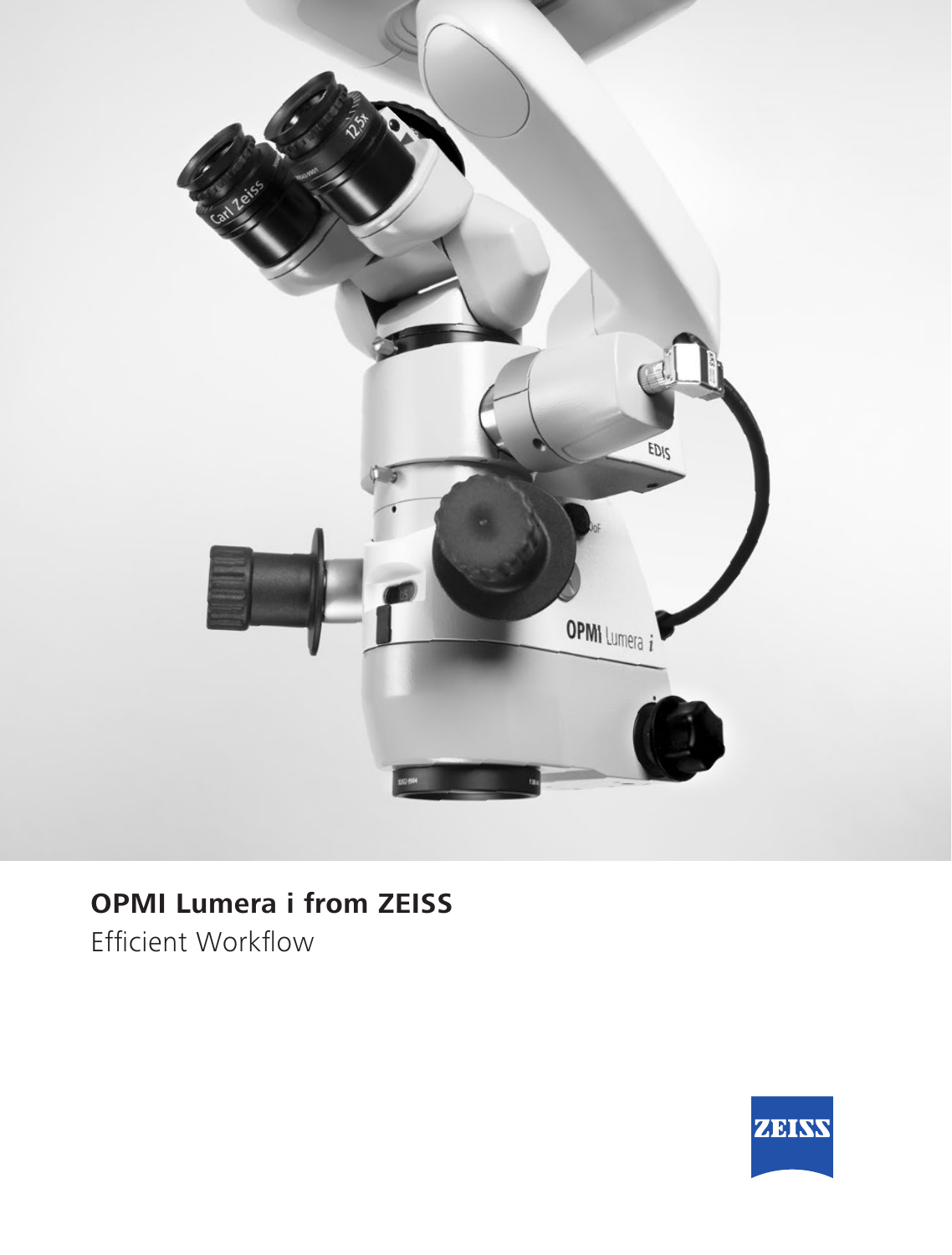

## **ZEISS OPMI Lumera i**

Shedding light on the details for better decision making

The OPMI LUMERA® family from ZEISS represents excellence in optics and illumination. The ZEISS OPMI Lumera i with ZEISS high-quality visualization technology, including Stereo Coaxial Illumination (SCI), will make a difference in how well you see the details during cataract and retina surgery.

- **•** See the most minute structures during surgery
- **If** Identify the details of the retina
- See overlays of the assistance functions in the eyepiece
- Manage depth of field with a push of a button
- View structures in the eye in natural colors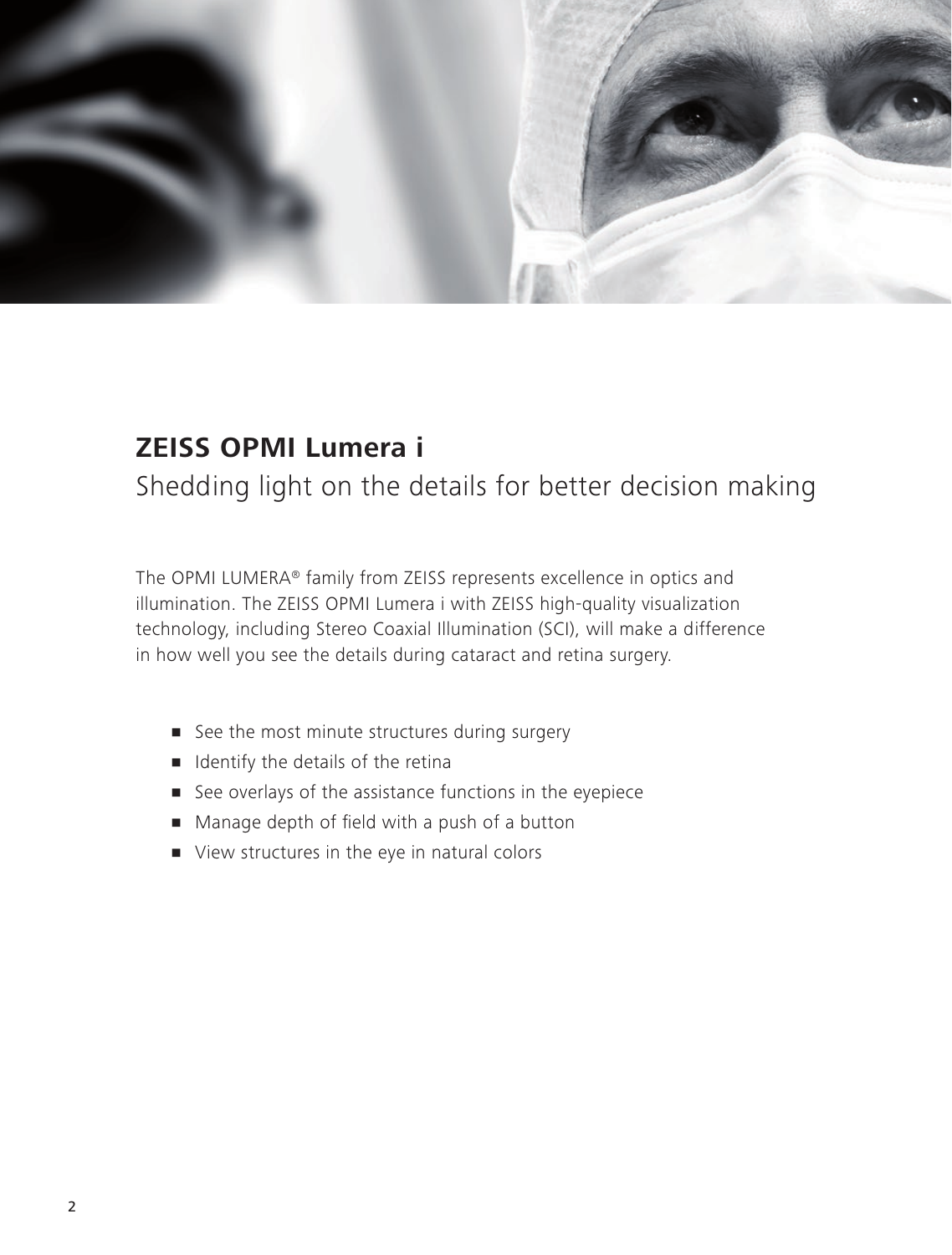

**The 1Chip HD camera system** provides excellent visualization of natural color renditions and crisp anatomical details.

**Unmatched ZEISS optics** for exceptional clarity, contrast and light.

**RESIGHT® from ZEISS** provides a clear, detailed view of the retina.



**Instant Red Reflex** brightly illuminates the eye – due to Stereo Coaxial Illumination (SCI) even with mature cataracts.

**Deep View depth of field** management system allows you to choose between maximum depth of field or optimum light transmission.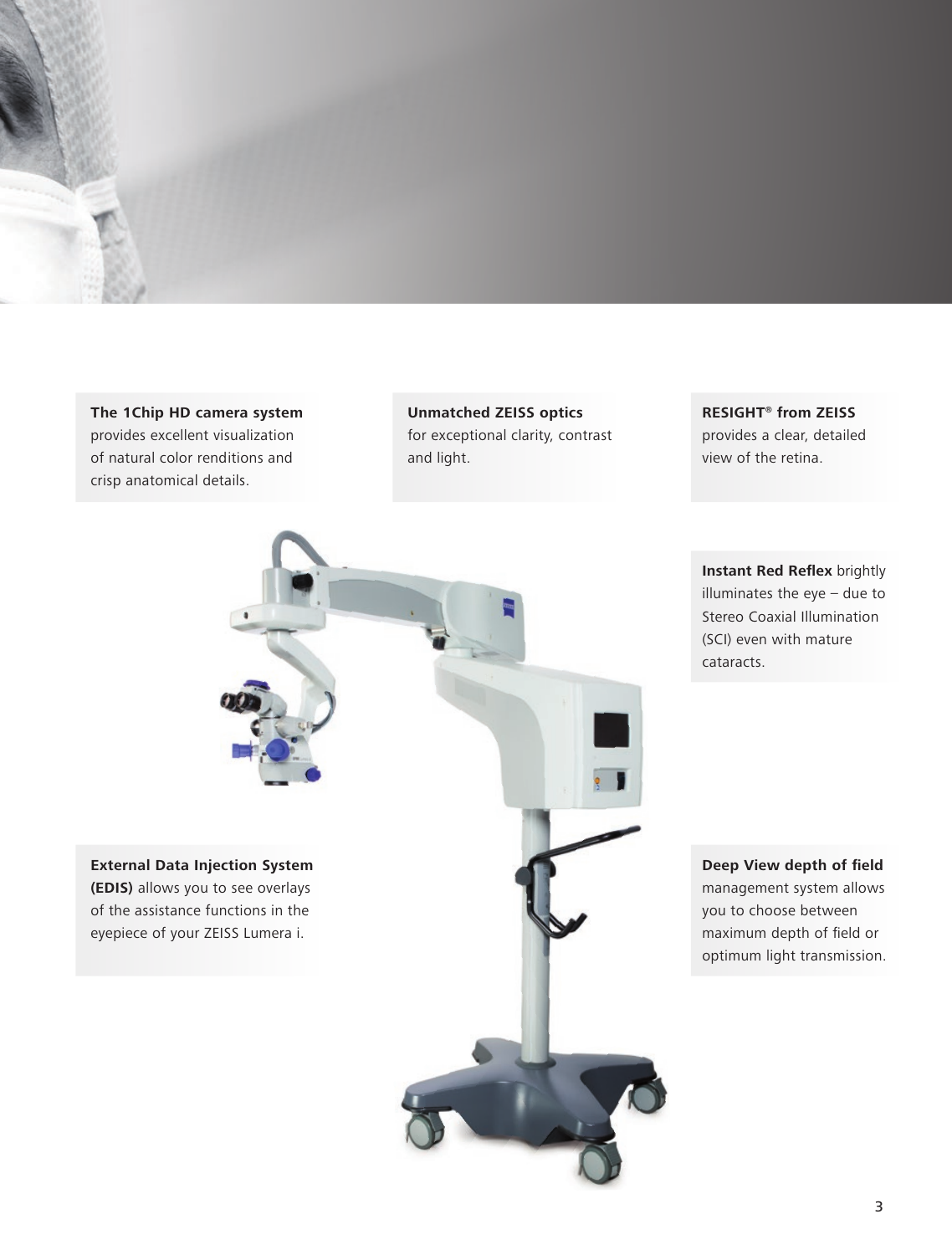# **Cataract surgery**

For cataract surgery, SCI and CALLISTO eye® from ZEISS provide excellent anterior visualization and highly precise<sup>1,2,3</sup> assistance functions to accelerate procedural workflow and improve surgical accuracy.

#### **Superior red reflex**

With the now firmly established Stereo Coaxial Illumination (SCI) and renowned ZEISS optics, ZEISS OPMI Lumera i brings even the most minute anatomical structures clearly into view. Its highly stable, high-contrast red reflex further enhances detail recognition.

#### **See assistance functions in the eyepiece**

Combined with the ZEISS CALLISTO eye, ZEISS OPMI Lumera i provides a series of assistance functions for performing precise<sup>1,2,3</sup> LRI incisions, capsulorhexis, IOL centration and toric IOL alignment. All assistance functions are injected directly into the eyepiece via EDIS (External Data Injection System) as high-resolution, high-contrast images

and controllable with the wireless foot control panel. This allows you to work comfortably and with full concentration without needing to look up from the eyepiece.

The high-quality HD images and videos can also be displayed on the ZEISS CALLISTO eye touch screen and recorded for documentation.

#### **Assistance functions in the eyepiece**



**Incision / LRI assistant** Superimpose the exact position and size of the incisions to ensure precise<sup>1,2,3</sup> surgery.



**Rhexis assistant** Superimpose the exact shape and size of the capsulorhexis and center the IOL along the optical axis of the patient's eye.



**Z ALIGN ® – toric assistant** Inject reference axis and target axis in your microscope eyepiece to ensure precise<sup>1,2,3</sup> toric IOL alignment without corneal markers.



**K TRACK ®** Visualize corneal curvature in combination with a keratoscope, e. g. in corneal transplantations.

1 Clinical data of Prof. Findl / Dr. Hirnschall presented at ESCRS 2013 – technically verified pre- / intraoperative matching precision ± 1.0° in mean

2 Lackerbauer, C. Modern Solutions for Refractive Cataract Surgery: CALLISTO eye. Cataract & Refractive Surgery Today. February 2013.

<sup>3</sup> Findl, O. Complications of the CCC. Cataract & Refractive Surgery Today Europe. March 2012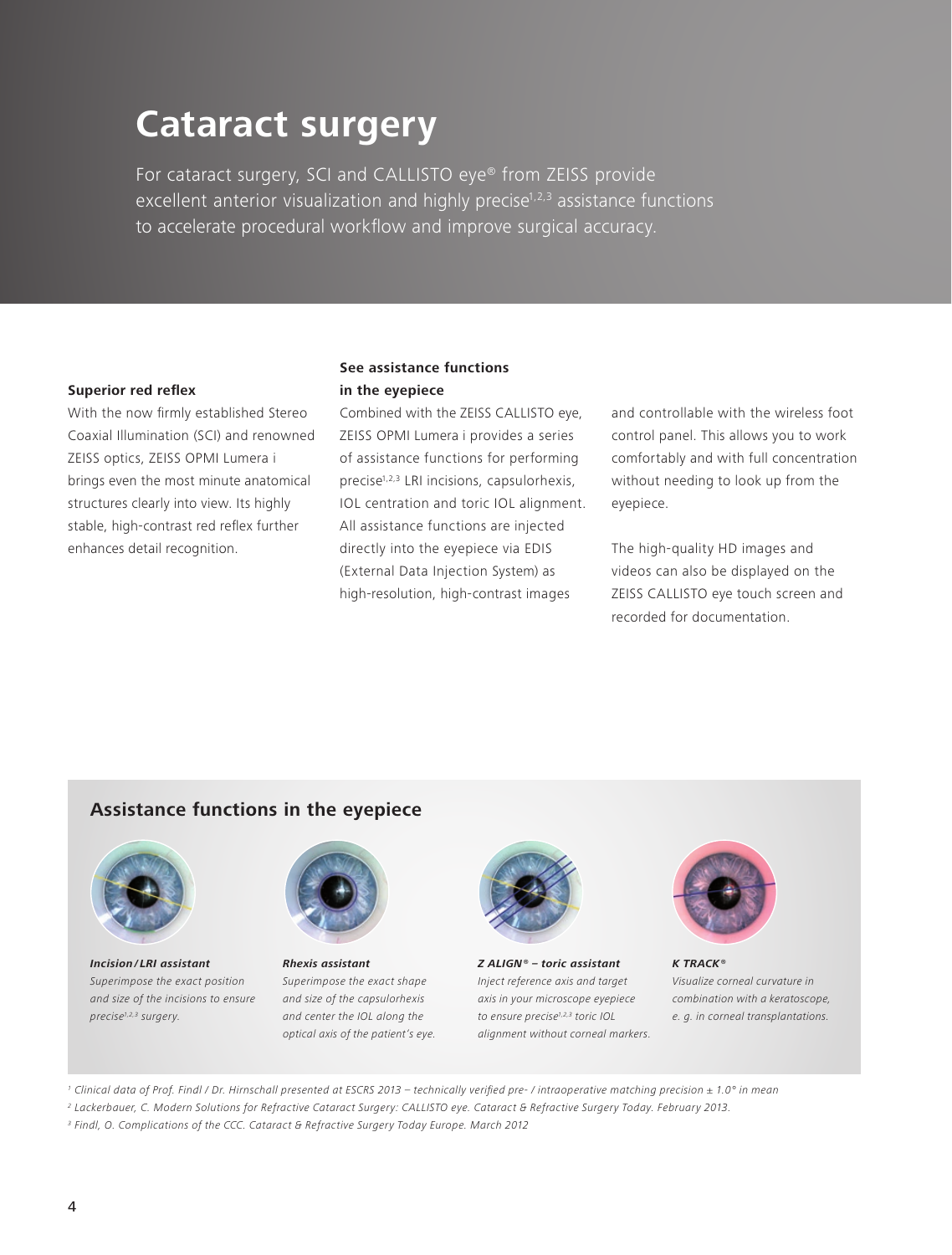**> Visualize all the details**  Clearly recognize different structures of the anterior segment with SCI

> **> Aligned just right**   $\overline{Precise^{1,2,3},$  markerless alignment of toric IOLs with Z ALIGN

#### **Skip unnecessary workflow steps**

The ZEISS OPMI Lumera i is an integral part of the ZEISS Cataract Suite markerless – products designed to work together for precise<sup>1,2,3</sup> and fast toric IOL alignment. You can skip manual pre- and intraoperative marking steps and manual data transfer; thereby providing a higher level of comfort for you and your patients.



**ZEISS CALLISTO eye** Precise<sup>1,2,3</sup> premium IOL surgery made easy

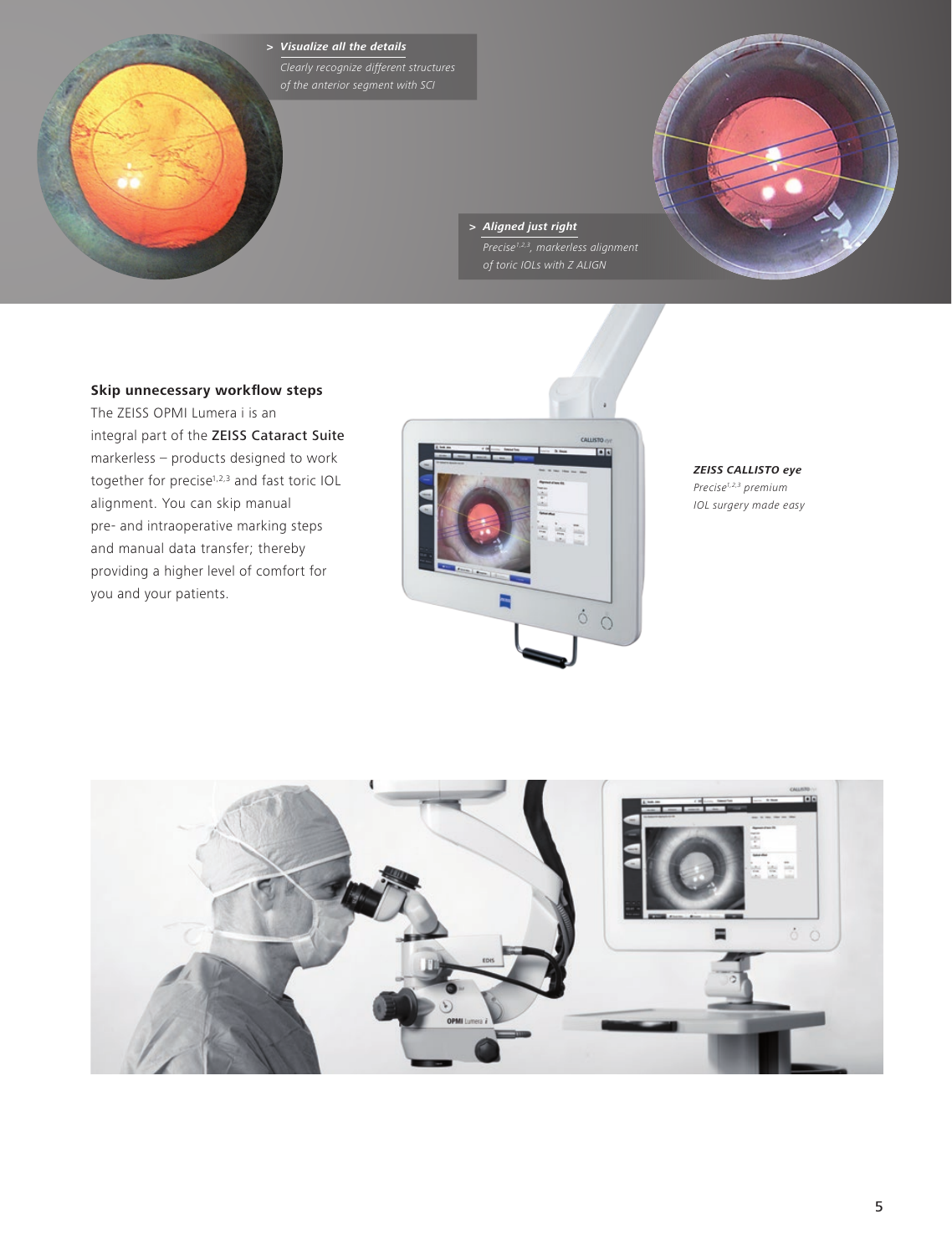# **Retina surgery**

ZEISS OPMI Lumera i and ZEISS RESIGHT fundus viewing systems allow you to clearly recognize the details of the retina.

#### **ZEISS RESIGHT Family provides excellent optical quality4**

The non-contact fundus viewing systems provide a clear, detailed visualization of the retina. ZEISS RESIGHT 500 incorporates varioscope optics from ZEISS to keep you focused on the retina, without moving the microscope. The innovative lens turret, equipped with two aspheric lenses 128D and

60D, lets you quickly switch to a second lens and magnification. If contact is accidently made with the patient eye, the system automatically folds up. Because only sterile parts need to be changed, the optics can remain on the surgical microscope in preparation for the next patient. It's that easy.





### **> 128D wide-field lens**  For peripheral visualization and

#### **Full workflow efficiency**



**Turn the world upside down** The Invertertube combines ZEISS optics and optical inverters into a single ergonomic design that supports a comfortable, upright working posture, without adding to stack height.



**Foot control freedom** The foot control panel offers positioning flexibility and the ability to configure functions based on preferences.

4 2nd-generation optics with clearly better overall optical quality and clearly better sharpness, depth and detail recognition for use with the 60D lens – 2013 internal clinical customer survey with international key opinion leader surgeons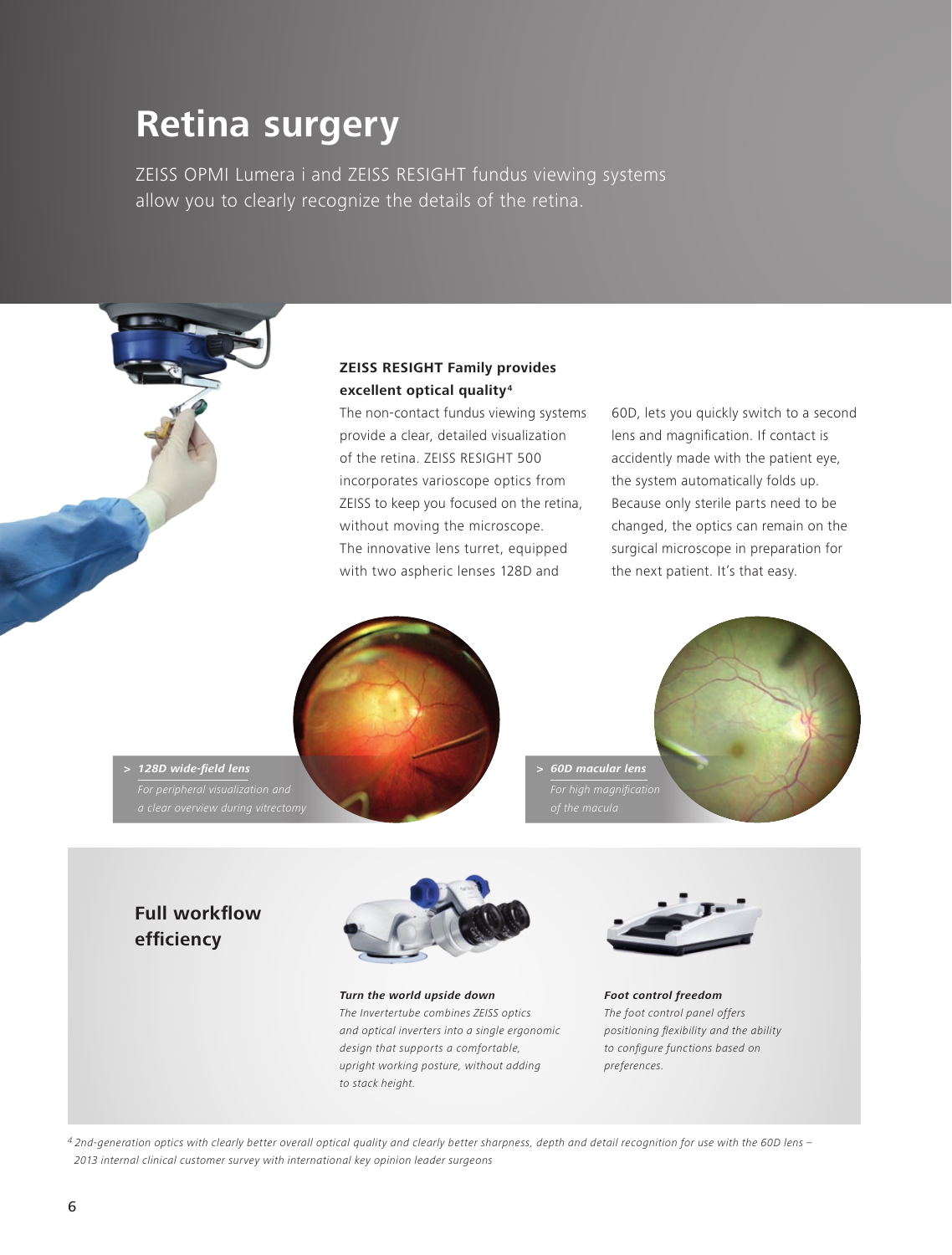## **Technical specifications**  ZEISS OPMI Lumera i

#### **Technical data**

| <b>Surgical</b>          | Apochromatic optics                                                                          |
|--------------------------|----------------------------------------------------------------------------------------------|
| microscope               | Motorized zoom system, 1:6 zoom ratio,<br>magnification factors $y = 0.4$ to 2.4             |
|                          | Focusing range: 50 mm                                                                        |
|                          | Binocular tube: 0-180° tiltable tube<br>(optional Invertertube®)                             |
|                          | Eyepieces: 10x (12.5x optional)                                                              |
|                          | Objective lens $f = 200$ mm ( $f = 175$ mm optional)                                         |
|                          | DeepView: depth of field management system                                                   |
| <b>Illumination</b>      | SCI: red reflex illumination and full field illumination,<br>both are adjustable             |
|                          | Integrated 408 nm UV barrier filter                                                          |
|                          | Blue blocking filter                                                                         |
|                          | Retinal protection device                                                                    |
|                          | Fiber optic illumination                                                                     |
|                          | Optional: fluorescence filter                                                                |
| Light source             | 12 V, 100 W halogen light source with fully automatic<br>bulb change in case of lamp failure |
| X-Y coupling             | 61 mm x 61 mm adjustment range                                                               |
|                          | Free programmable button for starting positions<br>of X-Y coupling, focus and zoom, light    |
| Weight                   | 8.5 kg (with 180° inclinable binocular tube,<br>objective lens and eyepieces)                |
| <b>Suspension system</b> | Floor stand                                                                                  |
|                          | Maximum load capacity: 14 kg (complete<br>microscope equipment, including accessories)       |